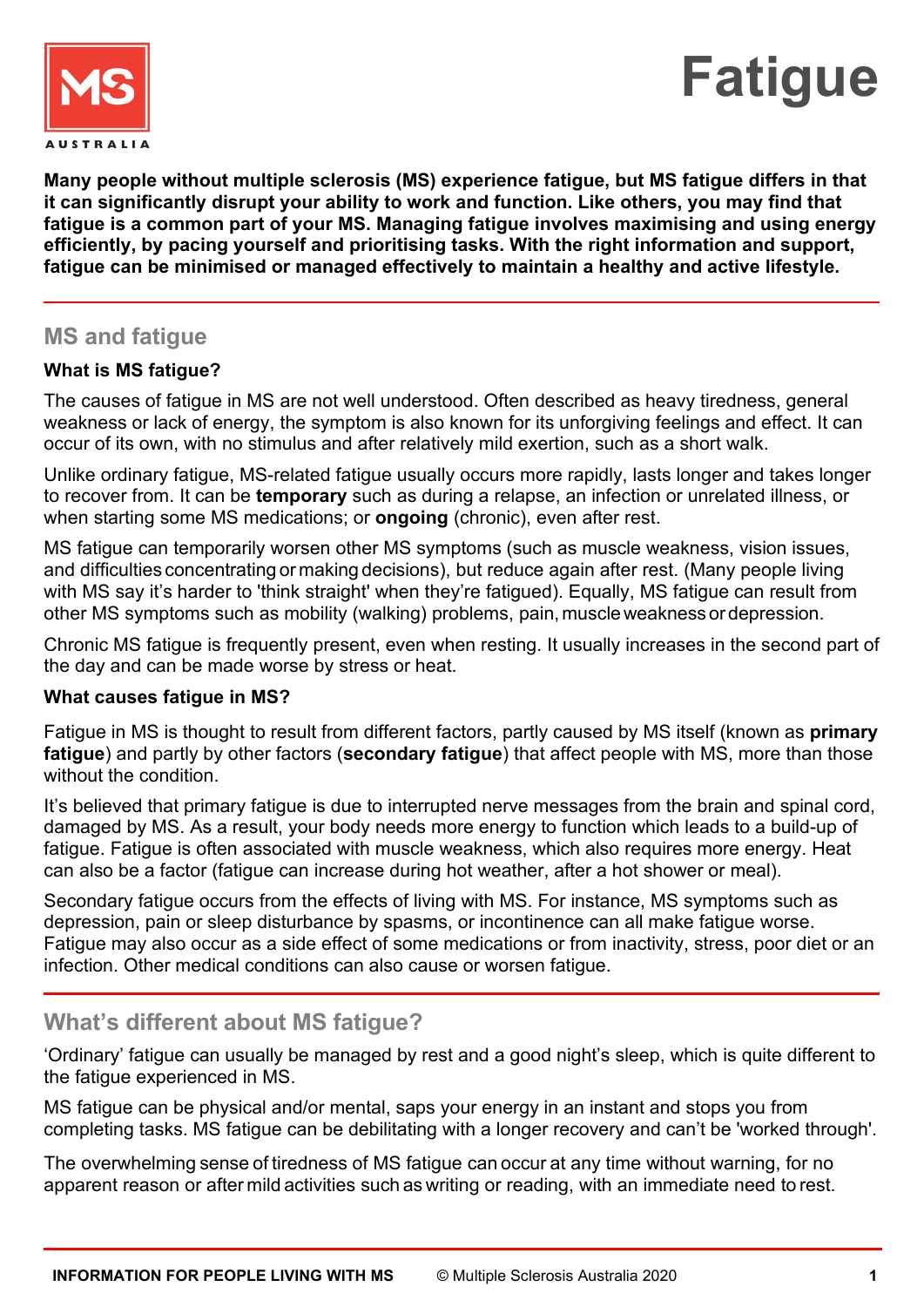MS-related fatigue may occur when you wake, in some cases every day, even if you've had a good night's sleep and:

- Tends to worsen as the day progresses
- Appears more easily and suddenly than ordinary fatigue
- Is generally more severe than ordinary fatigue
- Tends to be aggravated by heat and humidity
- Is more likely to interfere with daily activities

Fatigue is one of the challenging invisible symptoms of MS. It's difficult to explain and different to other people's experience with ordinary fatigue, so some hesitate to mention it. Your fatigue can be debilitating and stop you in your tracks but its invisibility means others may not know or understand what you're going through. People can even misinterpret MS fatigue for things like depression, or not pulling your weight, which can be frustrating.

With the right advice, you can manage or reduce fatigue. Like MS itself, MS fatigue varies from person to person, so an individual approach is best.

# **What should I do if I experience fatigue?**

If you have fatigue concerns talk to your MS nurse or GP, and at your next visit, tell your neurologist. A thorough evaluation can help to identify the contributing factors and to develop a management approach, to suit your circumstances.

## **What can I do to manage this symptom?**

It can be useful to learn to recognise the early signs of fatigue and how it affects you. Likewise, talking with family, friends and/or colleagues may help them understand any limitations.

MS fatigue often results from secondary factors, such as co-existing medical conditions, poor diet, lack of fitness or sleep, medication side effects, stress, depression, hormonal changes or heat sensitivity. Identifying any contributing factors, should help you to develop a tailored management plan.

Fatigue management strategies include:

- Maintain a well-balanced diet
- Stay hydrated
- Stay active exercises to increase your stamina and strength may be useful.
- Monitor sleep patterns and address any issues
- Manage other contributing MS symptoms, such as depression.
- Rest/take breaks
- Vary heavy with lighter tasks for example, if you have more fatigue in the afternoon, do harder jobs in the morning.

Find ways to conserve your energy. Is there an easier way to do something? Can the job be broken down into smaller tasks? Can you sit rather than stand to do an activity? Review work and home spaces - can they be modified? How and where things are stored, work area heights, furnishing and lighting can all influence the amount of energy required to complete tasks.

ľ

ľ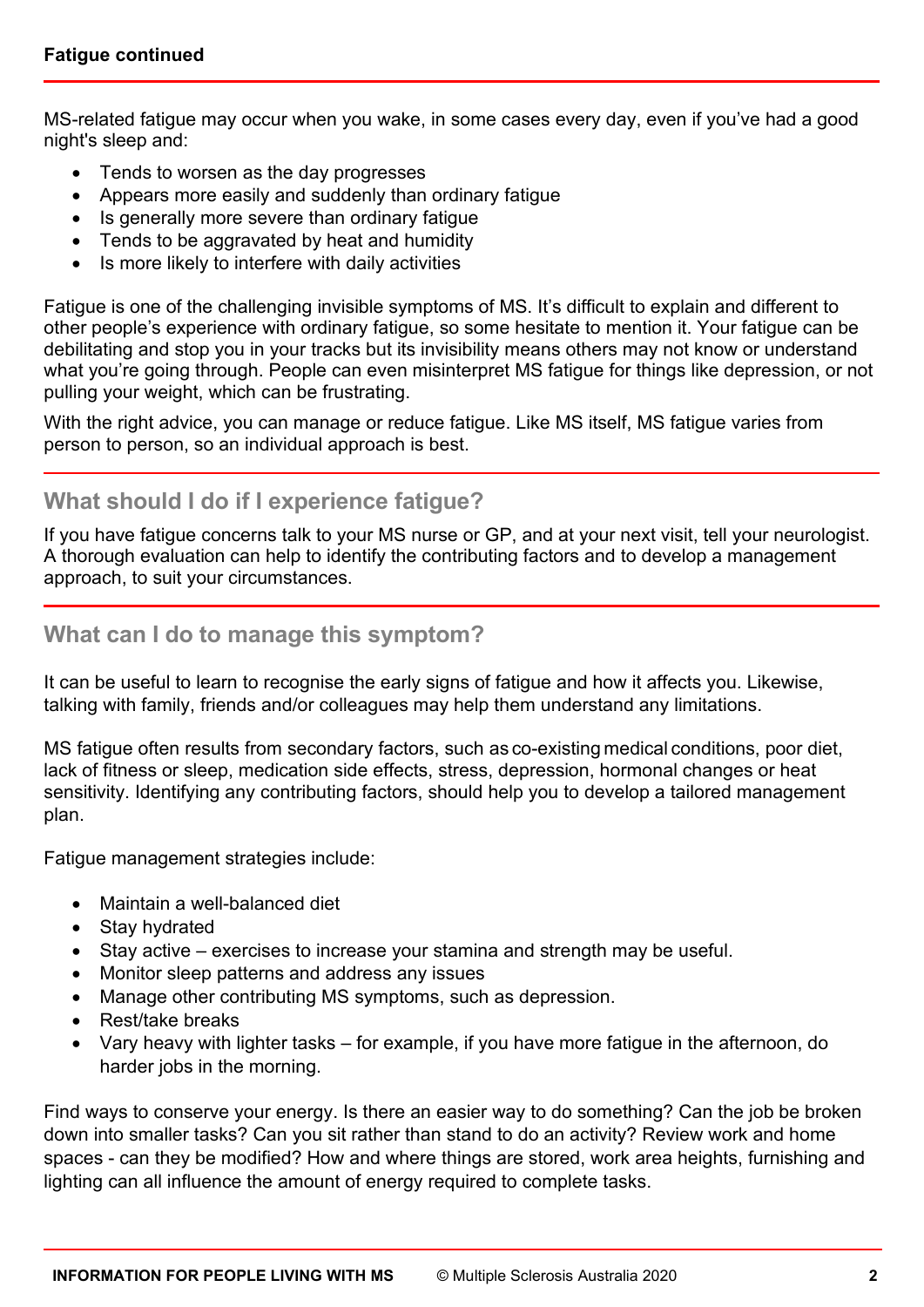i,

Occupational therapists can help with ways to conserve your energy – at home or work – and may be able to suggest assistive devices and other practical tools.

Manage any heat sensitivity. Even the smallest increase in temperature can increase a person's fatigue. Similar to MS fatigue and the need to rest and recover, your body needs to cool down if affected by heat and humidity.

#### **Treatments**

Medication may help if used in conjunction with fatigue management strategies, or you may need to review your current treatment program.

Some drugs (for your MS or other conditions) can make fatigue worse. Of the drugs for MS symptoms, those for spasms, stiffness and pain are often associated with an increase in fatigue.

Speak with your healthcare team about tailored options to improve your individual situation.

#### How can I reduce the impact of fatigue myself?

Managing fatigue involves both trying to keep up energy levels (maximising) and using energy efficiently.

#### **Maximising energy**

- **Sleep** poor sleep is common in MS. Investigate any reasons for poor sleep and develop good sleep habits. Over time this can help improve your energy levels and quality of life.
- **Heat sensitivity** temperature changes can worsen fatigue but it's usually quickly reversed when you cool down or the temperature drops. Cooling techniques can reduce problems.
- **Mood** a low mood can drain energy and motivation, and increase fatigue.
- **Stress** can lead to fatigue, so aim to control or reduce stress and identify the cause.
- **Relaxation** helps decrease muscle tension, lowers blood pressure and slows your heart rate. Relaxation improves sleep, increases benefit from rest periods and can help ease stressful situations.
- **Diet and nutrition** A good diet and eating habits provides the required fuel to get through the day. For example, many find that a healthy, well balanced diet with plenty of fruit and vegetables and minimal fat, salt or sugar provides the best energy levels. Being over or underweight can increase fatigue, so a healthy weight is also helpful.
- **Fitness and exercise** low or no activity increases fatigue. Regularly-used muscles stay strong and provide the energy to do tasks. Some form of daily exercise contributes to a healthy lifestyle.

### **Using energy effectively**

Besides building up energy, managing fatigue also involves using energy effectively, for example:

- **Plan** think about what you can achieve and don't tackle too much. Plan ahead, balance and mix up activities.
- **Prioritise/delegate** separate out what needs to be done and what others can do for you.
- **Energy effectiveness strategies** do tasks in more energy efficient ways.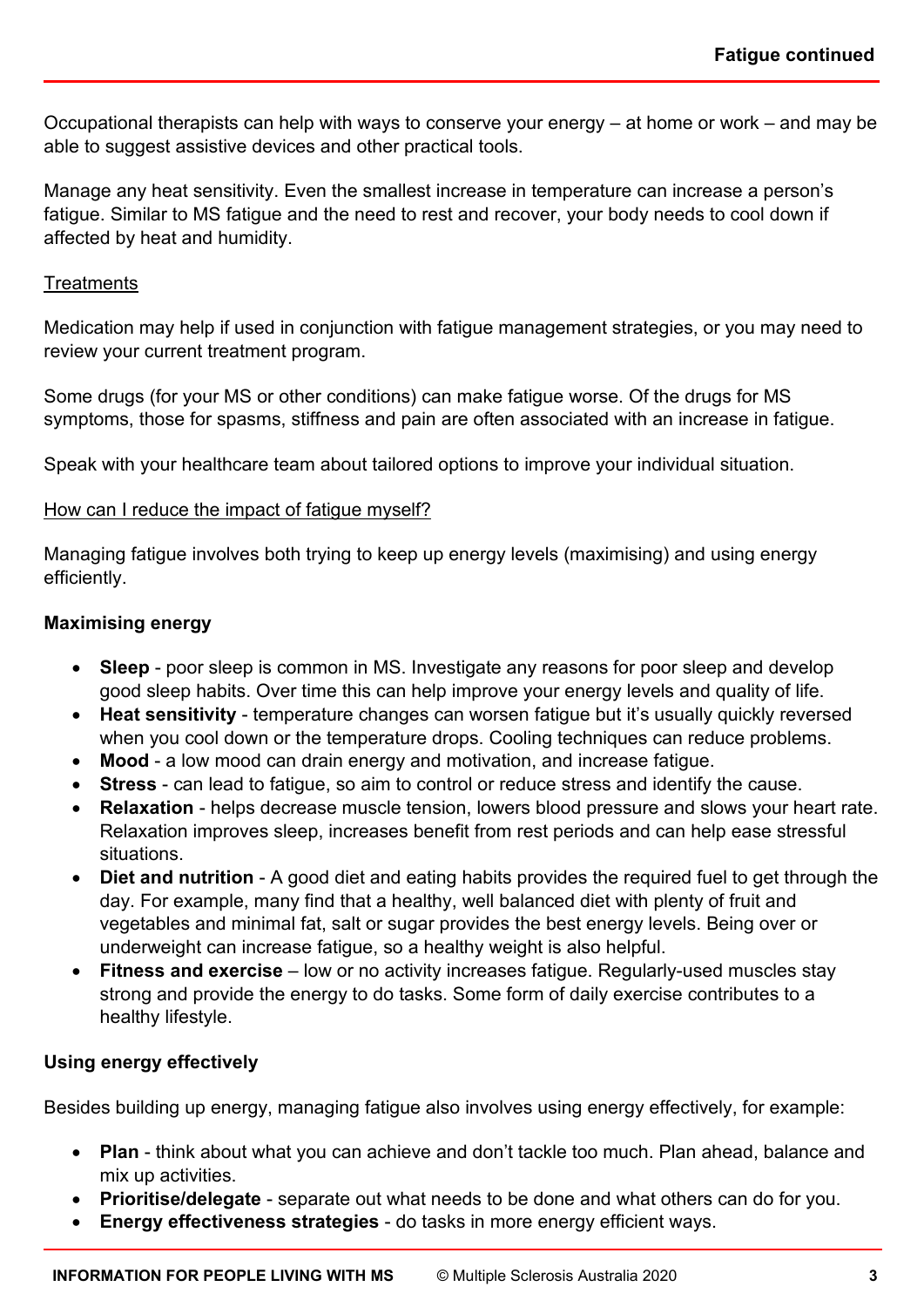• **Pace** - do tasks at a comfortable rate, with enough breaks and rests.

Try different things to find a suitable routine. Saving energy means you can achieve more doing the activities you consider important.

# **Fatigue and exercise in MS**

Many people love to stay active but for those with MS, MS fatigue can make exercise difficult (even problematic), for example:

- You may feel tired when you only exercise in small bursts
- Your legs don't want to work anymore but you don't feel tired
- Exercise makes you more tired

#### **How can I minimise fatigue during exercise?**

Start with low-intensity exercise, gradually building up the intensity, frequency and duration.

Before starting a new exercise program, identify and address any secondary factors contributing to your fatigue. Apply cooling strategies to minimise any temperature increase. Choose exercises suitable to your fitness level (and needs) such as:

- **Stretching** least tiring and very helpful if you experience more fatigue due to spasticity (muscle stiffness). These exercises help loosen muscles, reducing the amount of energy required to move.
- **Strengthening** can help where muscle weakness causes fatigue, making everyday tasks tiring. These exercises may need more mental effort due to the postural control and skill required, and can be more tiring.
- **Muscle endurance training** repetitive low-resistance exercises performed to the point of muscle fatigue. Signs of fatigue include a decline in performance, decreased range of movement, and uncomfortable sensation or pain in the muscle. Don't push beyond these signs of fatigue as this can result in a 'conduction block' (a temporary but reversible paralysis), and can strain the supporting tissue. Recovery is longer if you push past this point.
- **Fitness (aerobic)** most tiring (requires large amounts of oxygen for a sustained period of time) but the most beneficial form of exercise for your heart, lungs and brain function. While the frequency, intensity and duration of physical activity will vary according to your needs, just a small amount of aerobic exercise can increase your fitness.

During exercise, stay hydrated and remember heat can trigger fatigue (whilst exercising). For people living with MS, fever from infections can also raise core body temperature and cause symptoms to worsen. It's best to avoid strenuous exercise if you have an infection, fever or feel unwell.

ľ